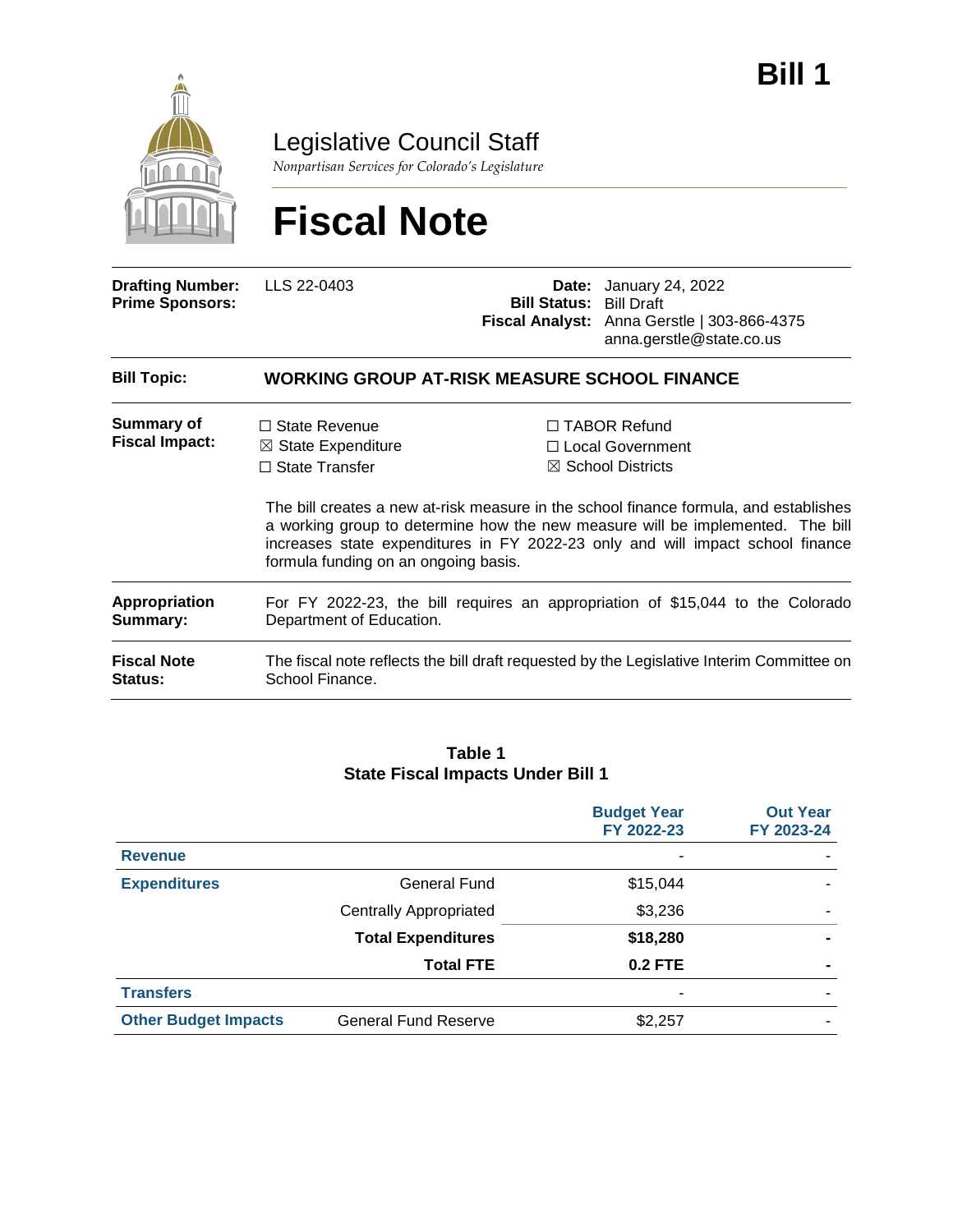Page 2 Page 2<br>January 24, 2022 **Bill 1** 

# **Summary of Legislation**

**New at-risk measure.** Beginning in FY 2023-24, the bill creates a new at-risk measure in the school finance formula to identify students who are at risk of below-average academic outcomes due to socioeconomic disadvantage or poverty. The new measure includes:

- a district's percentage of students certified as eligible for free lunch based on receipt of public benefits (SNAP, TANF, Food Distribution Program on Indian Reservation) or categorical eligibility (foster, homeless, migrant, runaway or head start), supplemented by students participating in Medicaid or Children's Basic Health Plan; and
- a neighborhood socioeconomic status index that weights student needs based on at least five socioeconomic status neighborhood factors, linked to each student's census block group.

**Working group.** The bill requires the Commissioner on Education to convene a working group to prepare for the implementation of the new measure. The working group consists of representatives from the Colorado Department of Education (CDE), Department of Health Care Policy and Financing (HCPF), the Colorado Department of Human Services (CDHS), and a variety of education-related groups.

The working group must meet by August 15, 2022, and report to the Legislative Interim Committee on School Finance, Joint Budget Committee, and education committees by January 31, 2023. The bill specifies what the working group may consider, including:

- collecting the necessary data to implement the measure;
- acquiring federal authorization to participate in the demonstration program for direct certification of children receiving benefits through Medicaid or Children's Basic Health Plan;
- developing the neighborhood socioeconomic status index and determining the five index factors;
- determining how a student's neighborhood socioeconomic index value should be incorporated;
- conducting pre-implementation modeling and testing with actual data;
- considering the impact of the new measure on other programs; and
- determining the distribution of at-risk funding, how districts and charter schools will demonstrate that at-risk funding is being used to serve at-risk students, the process for initially identifying students, and the design of a hold-harmless provision.

## **State Expenditures**

In FY 2022-23 only, the bill increases state General Fund expenditures in the Colorado Department of Education by \$18,280. It also may impact school finance formula funding beginning in FY 2023-24. These impacts are listed in Table 2 and detailed below.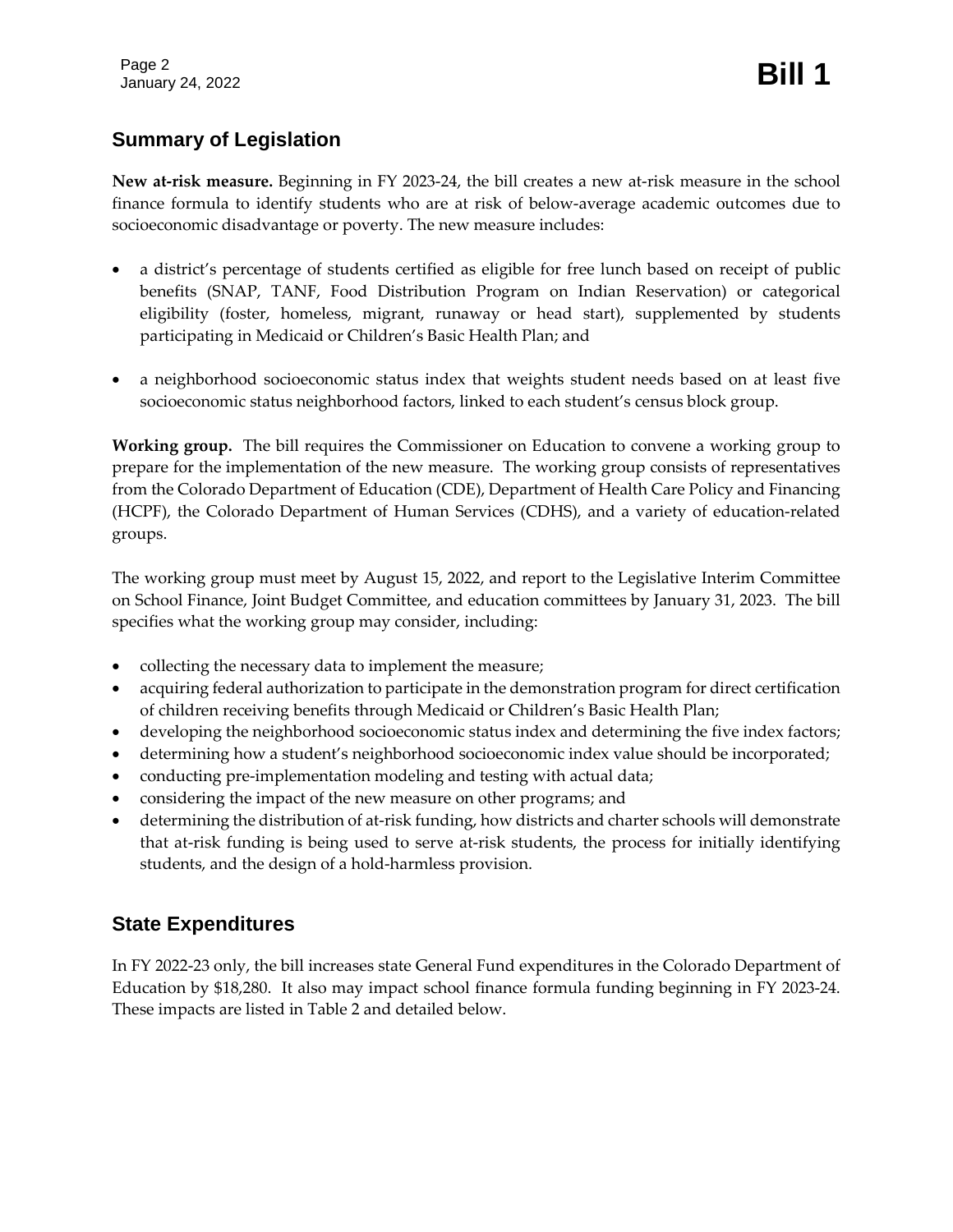|                                           | <b>Total FTE</b>  | $0.2$ FTE  |            |
|-------------------------------------------|-------------------|------------|------------|
|                                           | <b>Total Cost</b> | \$18,280   |            |
| Centrally Appropriated Costs <sup>1</sup> |                   | \$3,236    |            |
| <b>Meeting Costs</b>                      |                   | \$1,300    |            |
| <b>Personal Services</b>                  |                   | \$13,744   |            |
| <b>Department of Education</b>            |                   |            |            |
|                                           |                   | FY 2022-23 | FY 2023-24 |
|                                           |                   |            |            |

#### **Table 2 Expenditures Under Bill 1**

<sup>1</sup> *Centrally appropriated costs are not included in the bill's appropriation.*

**Working group.** CDE requires 0.2 FTE in FY 2022-23 only to support the working group and conduct the modeling related to the new factor, as well as \$1,300 for in-person meeting expenses. Most working group meetings are assumed to be conducted online and the bill specifies that members of the working group are not reimbursed for expenses. The bill also increases workload for HCPF and CDHS to participate in the working group. No change in appropriations is required for those agencies.

**School finance.** Establishing a new measure for at-risk funding will impact school finance formula funding beginning in FY 2023-24. The exact impact will depend on how the components considered by the working group are implemented, such as determination of the neighborhood socioeconomic status index and how it is incorporated into the measure, the composition of at-risk factor funding based on the new measure, any hold harmless provisions, among other things. Because the details of have not yet been determined, potential changes to the individual district allocations and total state share of school finance cannot be estimated at this time.

**Centrally appropriated costs.** Pursuant to a Joint Budget Committee policy, certain costs associated with this bill are addressed through the annual budget process and centrally appropriated in the Long Bill or supplemental appropriations bills, rather than in this bill. These costs, which include employee insurance and supplemental employee retirement payments, are shown in Table 2.

## **Other Budget Impacts**

**General Fund reserve.** Under current law, an amount equal to 15 percent of General Fund appropriations must be set aside in the General Fund statutory reserve beginning in FY 2022-23. Based on this fiscal note, the bill is expected to increase the amount of General Fund held in reserve by \$2,257 in FY 2022-23, which will decrease the amount of General Fund available for other purposes.

## **School District**

As discussed in the state expenditures section, the new at-risk measure may change district allocations of school finance funding beginning in FY 2023-24 and the amount or type of work required for districts to count at-risk students. The exact impact will depend on how the components considered